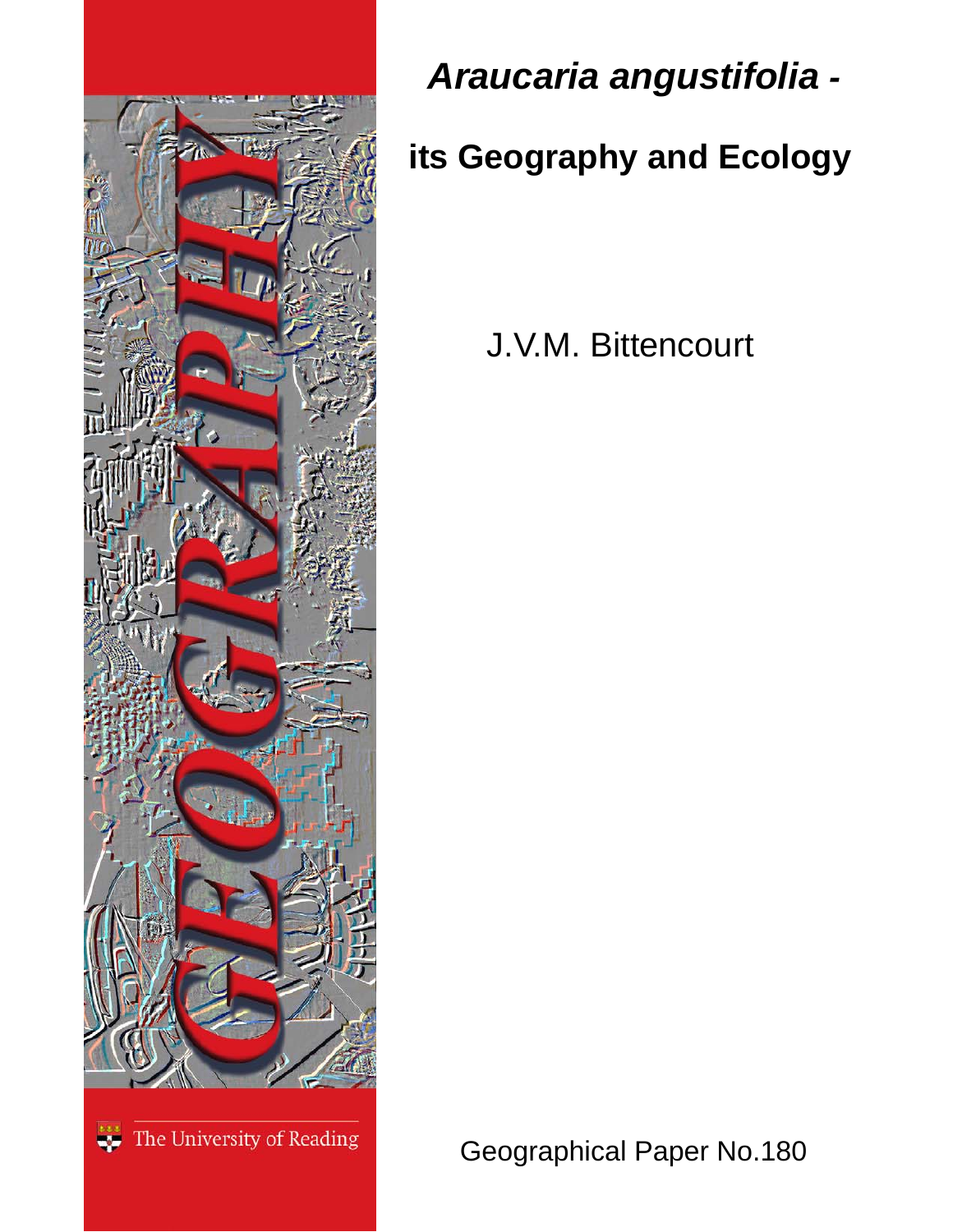# *Araucaria angustifolia*   **its Geography and Ecology**

J.V.M. Bittencourt

**Geographical Paper No. 180 January 2007** 

 Department of Geography / SHES University of Reading **Whiteknights**  Reading, Berkshire RG6 6AB, UK

Email: [juvitoria@hotmail.com](mailto:juvitoria@hotmail.com)

 **Series Editor: A.M. Mannion** Email: [A.M.Mannion@reading.ac.uk](mailto:A.M.Mannion@reading.ac.uk)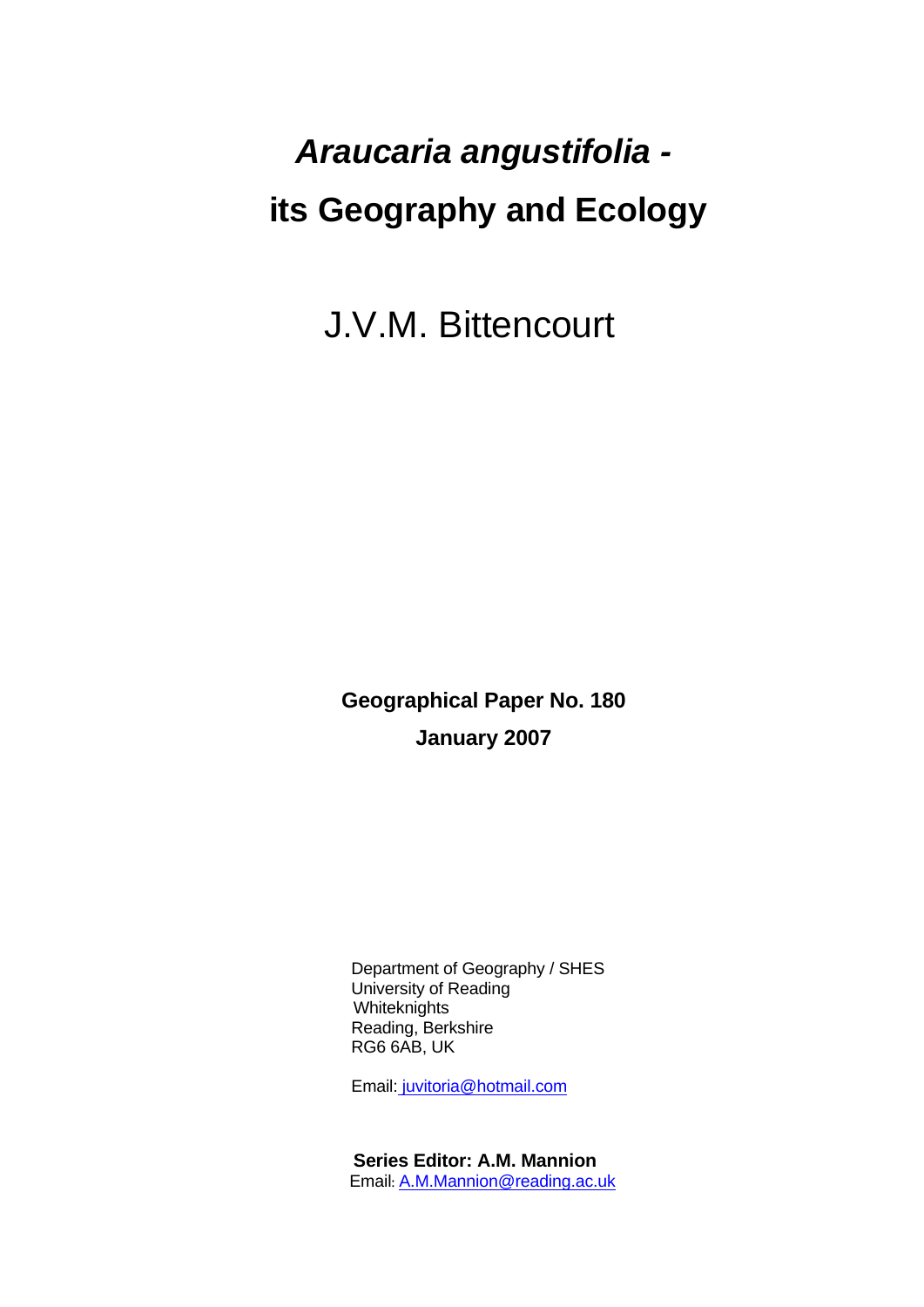## **1. Introduction**

*Araucaria angustifolia* (Parana pine) forest has virtually disappeared in the last 100 years from southern Brazil as a result of logging and clearance for agriculture. The species is now found in its pristine state in only a few locations, otherwise as fragments and isolated trees of former continuous forest. Where araucaria forest survives at least 40 percent of trees are *A. angustifolia.* Traditional systems of agri-silviculture - faxinal - still survive in some areas, particularly in Parana state. However, the future of this emblematic species remains under threat unless effective plans for restoration can be devised and implemented.

### **2.1 The Araucariaceae**

Evergreen trees are confined to the southern hemisphere occurring in S. America, Australia, New Caledonia, the New Hebrides and Norfolk Island (Dallimore and Bruce Jackson, 1948). Although the members of the Araucariaceae are restricted to the southern hemisphere, fossil evidence shows that the family previously occurred in the northern hemisphere (Hill, 1995; Veblen et al., 1995). The Araucariaceae family contains three genera: Araucaria, Agathis and Wollemia. The two extant genera in the family, *Agathis* and *Araucaria*, occur as trees. The second genus is represented by a unique species, *Araucaria angustifolia*, which occurs in southeastern Brazil, northeastern Argentina and Paraguay (Veblen et al., 1995), along with *Podocarpus lambertii* Klotz (pinheiro-bravo) and *Podocarpus sellowii* (pinheiro-bravo-da-folha-larga).

**Figure 1:** Phylogenetic relationships within the Araucariaceae inferred from gene sequences (Kershaw, 2001)

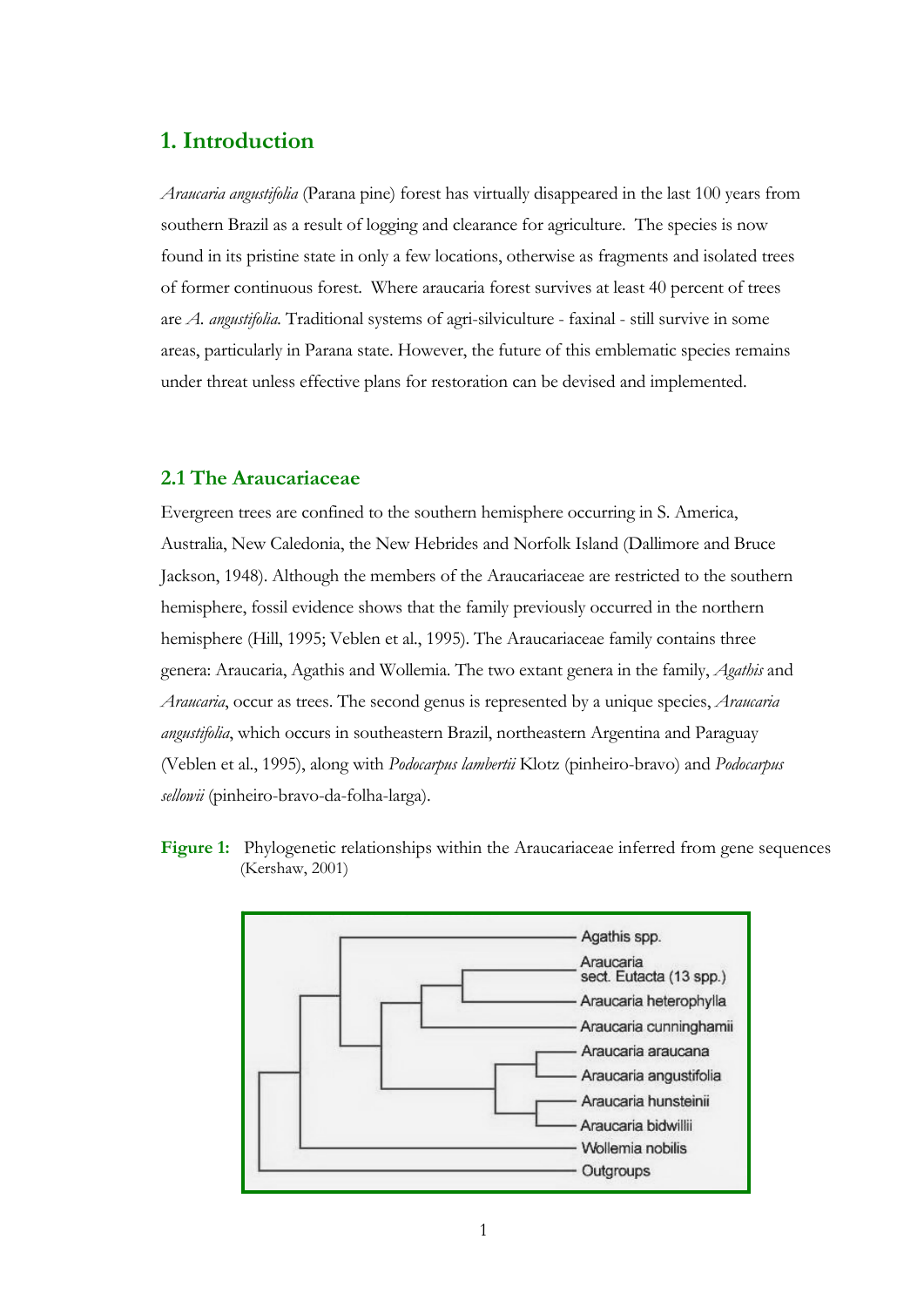#### **2.2 Araucaria angustifolia**

Antonio Bertoloni, a European naturalist, described the *Araucaria angustifolia* scientifically. It is a sub-tropical species of the family Araucariaceae, order Coniferales. This species of araucaria features a rectilinear, even, cylindrical trunk. It can reach 25 to 50 meters and the trunk may range between 1-2 meters diameter at breast height (Klein, 1960). The average age for an Araucaria tree to reach 75 cm diameter is 150 years (Voltolini, 2000) . The young tree is symmetrical, cone shaped, clothed with branches from base to summit. Its leaves are hard, sharp-pointed, perennial, and remain attached to the tree for many years. Old trees are clear of branches for the greater part of the tree's height (Dallimore and Bruce Jackson, 1948). As it grows older, the canopy becomes chalice shaped.

Araucaria is usually dioecious, rarely monoecious, and presents  $2n = 26$  chromosomes (Bandel, 1967). The male catkins are dense, cylindrical, solitary or in clusters, consisting of numerous spirally-arranged stamens. Cones are broader than they are long, globular or ovoid, with woody, closely overlapping scales, which fall when the seeds are mature (Dallimore and Bruce Jackson, 1948). Like other conifers, pollination is by the wind.

Pollination occurs from September to October (Sousa, 2000). Generally, only three years after pollination, the seed cones begin maturing. However, the complete cycle, from primordial carpel to seed, takes four years (Shimoya, 1962; Sousa, 2000). The seeds are bright brown (Dallimore and Bruce Jackson, 1948). Young trees generally begin to set seed between 12 and 15 years of age. The seeds are dispersed mainly from May to August (Carvalho, 1994). Foraging animals, such as jays, rodents, domestic pigs and peccaries, disperse the heavy seeds. The seeds have longevity of no longer than six weeks. The seeds germinate as soon as they fall from the parent tree (Ntima, 1968).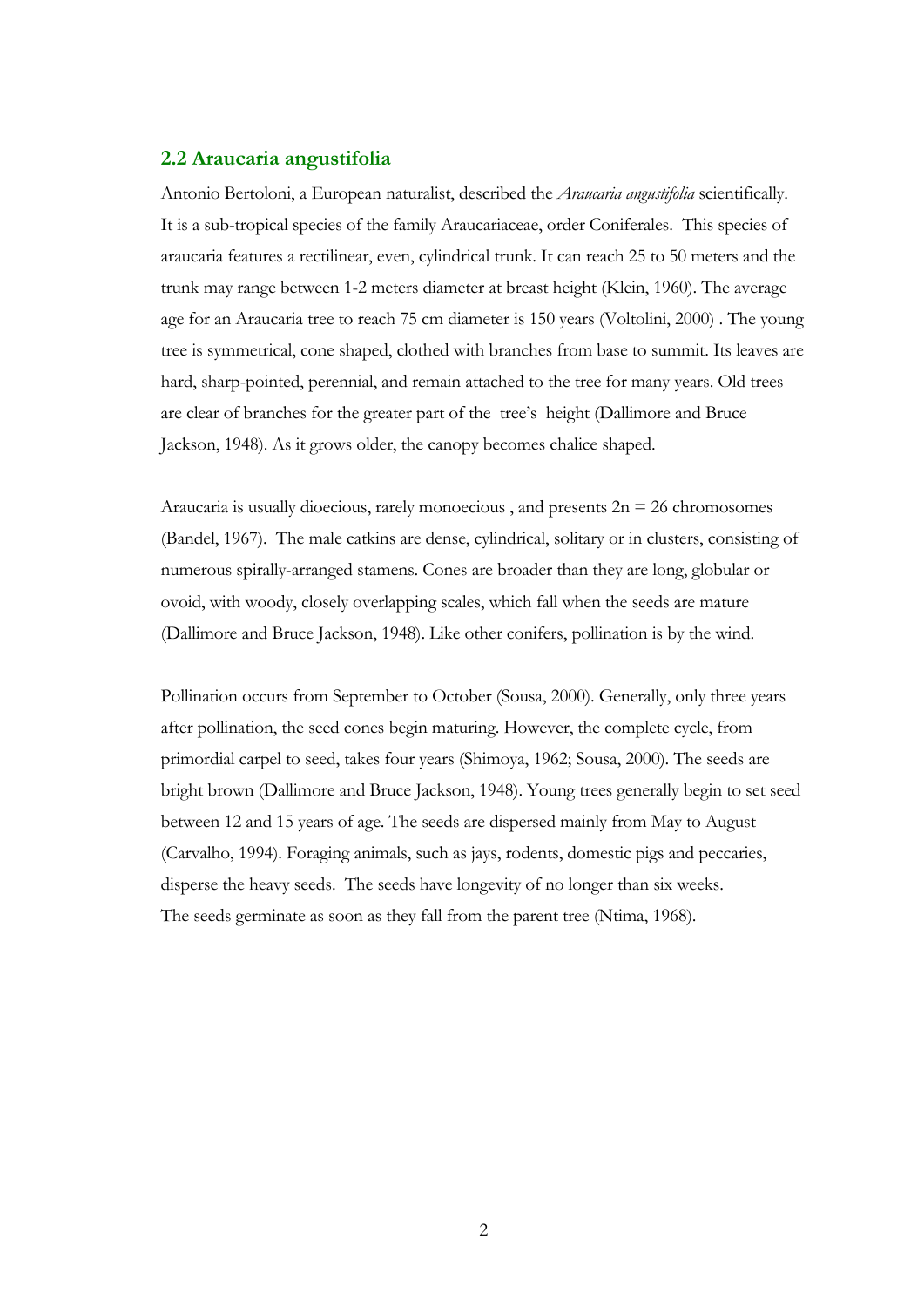**Figure 2:** Morphology of *Araucaria angustifolia* (J. Bittencourt, May 2003)



**a)** 'Isolated tree remaining after clearance of surrounding forest

**b)** *A. angustifolia* tree in forest environment

On the basis of photosynthetic and growth responses of araucaria trees under different light conditions (Einig, 1999; Inoue et al., 1979), *A. angustifolia* was found to be welladapted to moderate shade. However, since there is little information on the species'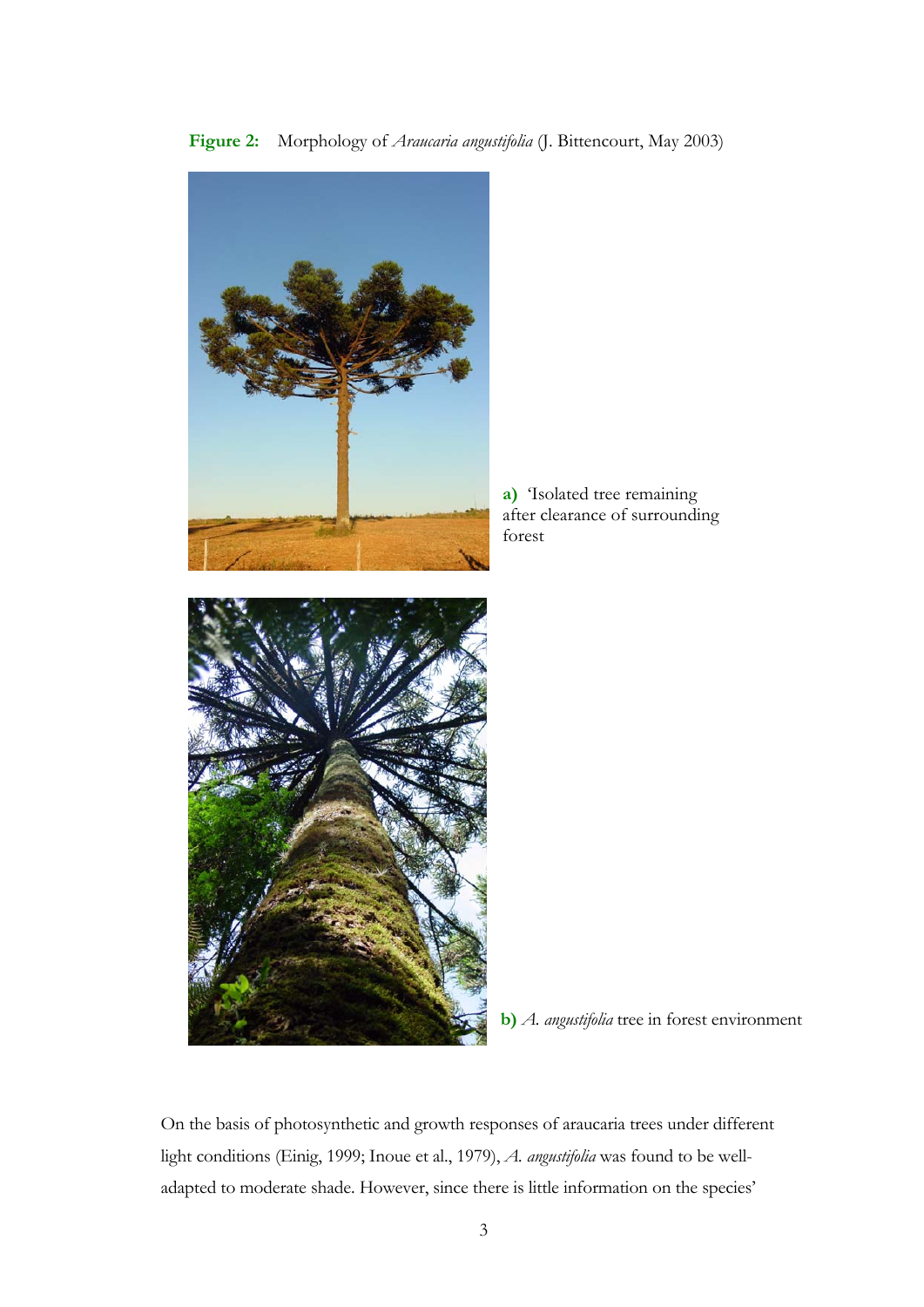behavior under natural light conditions and an observed absence of seedlings in some shaded environments, there is a commonly-held belief that araucaria is a sun-loving, pioneer species that would not regenerate in a forest understorey.

#### **2.3 The diversity of the species**

Using non-adaptive markers, several authors have identified genetic variation across the species' natural range. For example, (REITZ, 1966) described nine botanical varieties of *A. angustifolia* based on ripening time and seed colour (Mattos, 1972). Genetic variation was detected within and among three natural populations (Kageyama and Jacob, 1980; Klein and Reitz, 1966). *A. angustifolia* collected from five Brazilian states showed statistically significant differences in wood production (Monteiro and Speltz, 1980). Studies of araucaria using biochemical and molecular markers have been undertaken to determine the species' genetic diversity across its natural range (Mazza, 1997; Schlogl, 2000; Shimizu et al., 2000). It was found that lower genetic similarities among araucaria populations were associated with larger geographical distances.

#### **2.4 The distribution and characteristics of A. angustifolia forest in Brazil**

*Araucaria angustifolia* is a dominant tree of subtropical to temperate rainforest at latitude 18° to 30 S in southeastern Brazil, where the largest forest formation is located **(Figure 3).** However, it is also found in northeastern Argentina and the eastern Paraguay, respectively in Missiones province and east in Alto Paraná. Their characteristic dark green color has earned it the nickname "black wood" and Araucaria forests are often referred to as "black woods" in contrast to "white woods" or forest without araucaria trees. Due to the characteristic shape of *A. angustifolia*, its comestible seeds and long history of exploitation the species is one of the most charismatic in the southern states of Brazil. Indeed, the tree is a symbol for the State of Paraná.

Until the 20th century, Araucaria forest dominated the southern Brazilian landscape, covering the better part of the Meridional Plateau. The species is a key in this forest type, which used to cover an area of approximately 200 000 square kilometers. This represented 40% of Paraná state, 30% of Santa Catarina state and 25% of Rio Grande do Sul. Small areas of Araucaria forest was also found in northeast Brazil, 3% in São Paulo state and 1% in Rio de Janeiro and Minas Gerais.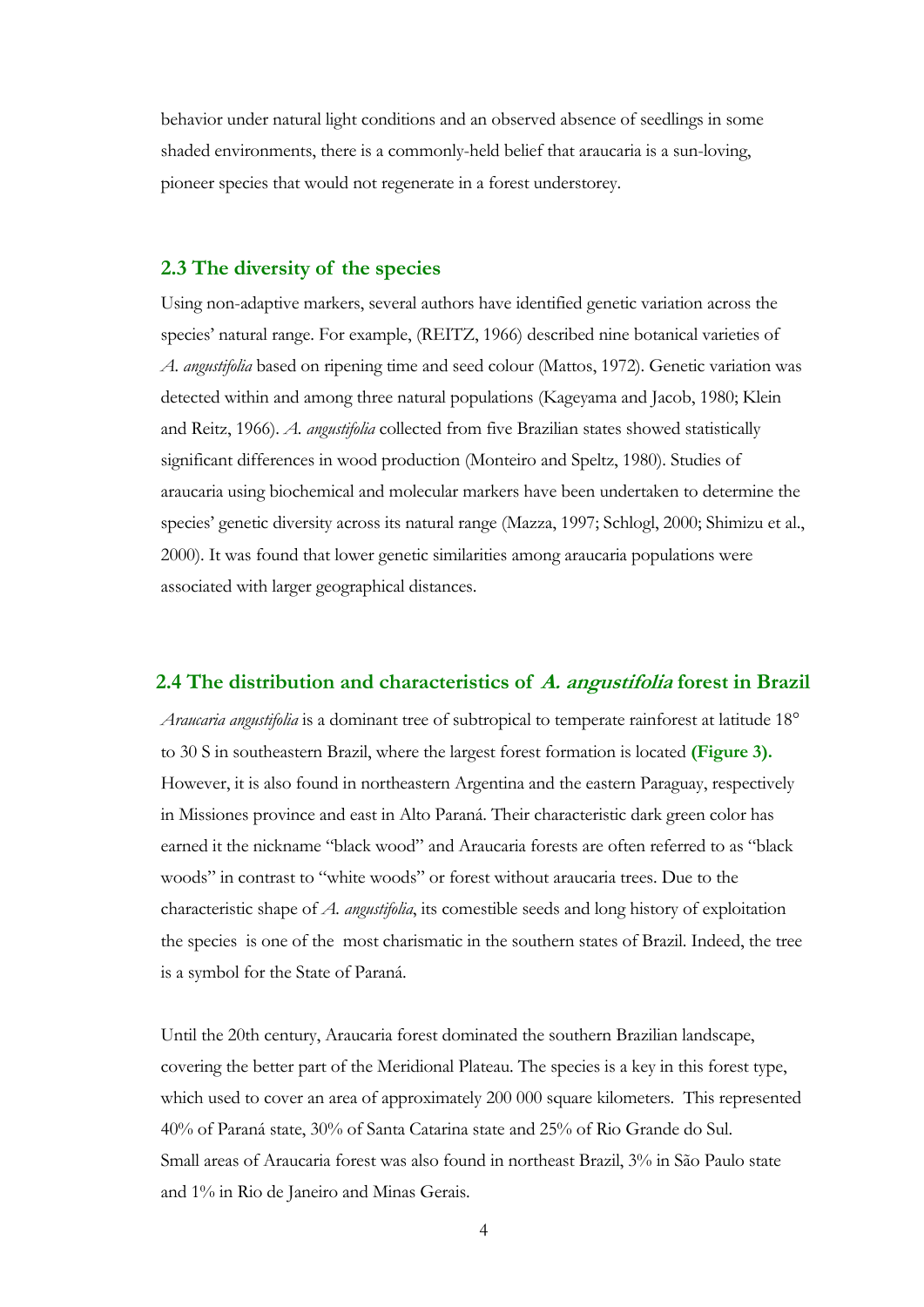The Araucaria forest is also called mixed tropical rainforest. The term "mixed" is used because it reflects occurrence of two-forest types: Austral-Brazilian Temperate, and Afro-Brazilian Tropical (Klein and Reitz, 1966; Leite, 1994). *Araucaria angustifolia* (Bert.) O. Ktze. represents more than 40% of the trees in this forest type (Longhi, 1980; Oliveira and Rotta., 1982). It has often been argued that many of the conifers of south America are not adequately regenerating and are being replaced by angiosperm trees (Maack, 1950) (Veblen et al., 1995).



 **Figure 3:** Original araucaria forest biome (light green area) in Parana State, Brazil. Source: (Roderjan, 2002)

Southern Brazil is a matrix of patches of subtropical rain forest interrupted by often extensive grasslands e.g. campos (Klein, 1960). The same author also describes the natural distribution as isolated individuals or groups. It commonly occurs as an emergent or as dominant canopy tree, but is often poorly represented in smaller size classes.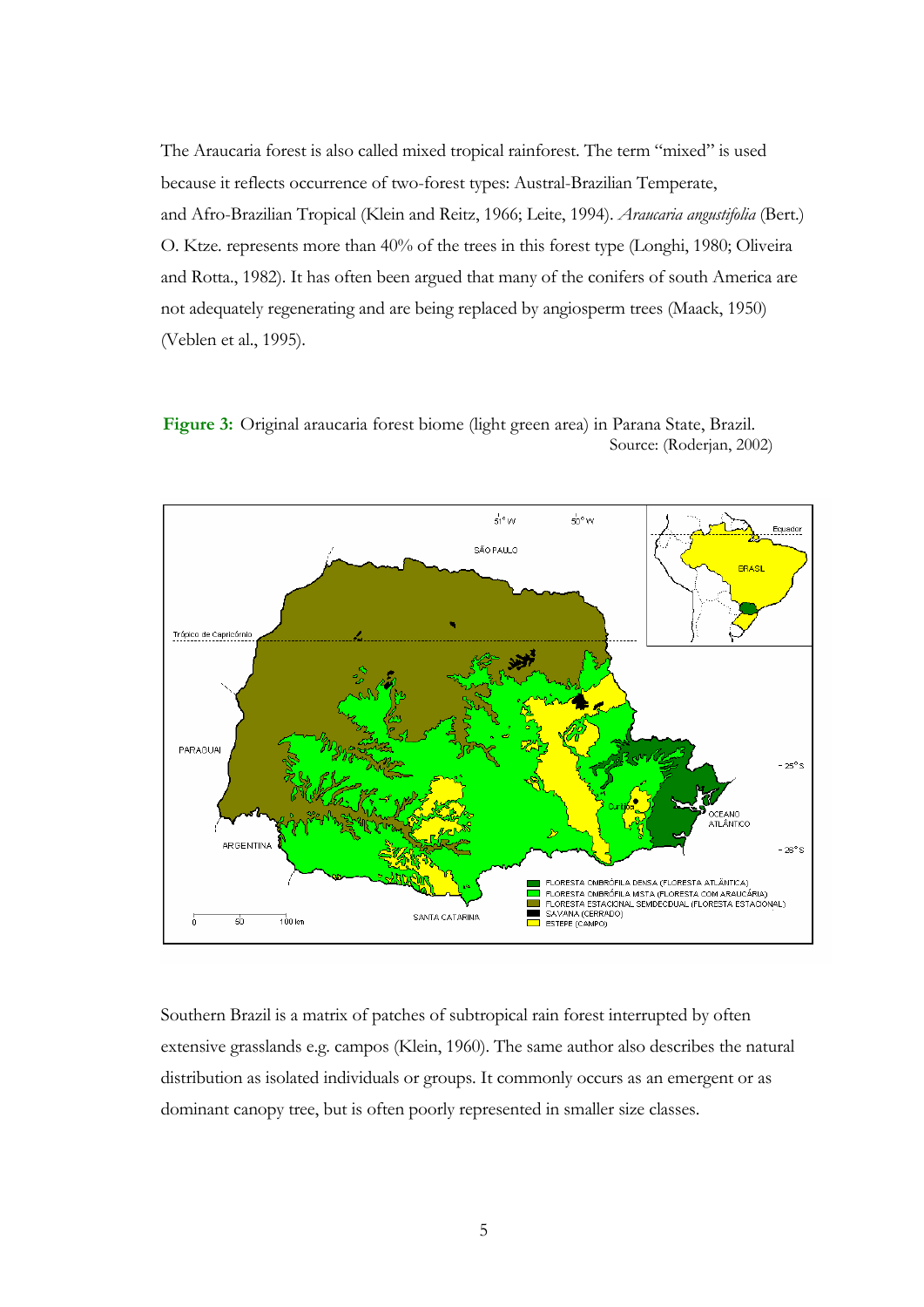In the state of Paraná c. 1950, there were 66 000 km<sup>2</sup> of Araucaria representing c. 33% of the original 200 000 km<sup>2</sup>. The forest was distributed mainly on the first and second plateaus of the state (Maack, 1950).

Primary Araucaria Forest is composed of a mixture of species, usually with three canopy layers. The uppermost layer consists of the crowns of old araucaria trees which allows for light penetration. The middle canopy layer is characterized by species of the Lauraceae family and the lowermost canopy by species of the Myrtaceae family and *Ilex paraguariensis*, the "erva-mate". Forest composition varies regionally (Leite, 1994).

A group of araucarias in grassland form an impressive landscape of thickets. The Portuguese word *capão* (thicket) is of Indian origin and means "round wood". These thickets are located in small depressions in the landscape where humidity is high enough to support trees (Koch and Correa, 2002).

Little or almost nothing is known of the dynamics of natural stands of *Araucaria angustifolia* and the regeneration strategy of the species (Soares, 1980). Klein (1960) believes the species is a relict of the vegetation which dominated the region under a formerly drier climate, and then became a pioneer species, invading the campos. On the other hand, Soares (1980) argues that *A. angustifolia* is not a pioneer species but that its regeneration is dependent on regular disturbances, mainly fire.

#### **3. Uses and importance of the species in Brazil**

This species has been the most important commercially important native conifer in Brazil, possibly in all of South America over the last century (Guerra et al., 2002; Seitz and Kanninen, 1989) until the end of the 1970s (Guerra et al., 2002). Bigg - Wither (1974), an English engineer, described Araucaria forest in the 19<sup>th</sup> century. He had travelled through Paraná state from 1872 to 1875 with the objective of studying the region for railway construction. His description gives a good impression of the Araucaria forest during that time. According to him the trees had a circumference of 6 to 7 m and were 37 to 42 m in height. He called it "Mushroom forest".

*A. angustifolia* was a major resource for social and economic development, providing high quality timber for general construction, furniture and long-fibre cellulose (Carvalho 1994).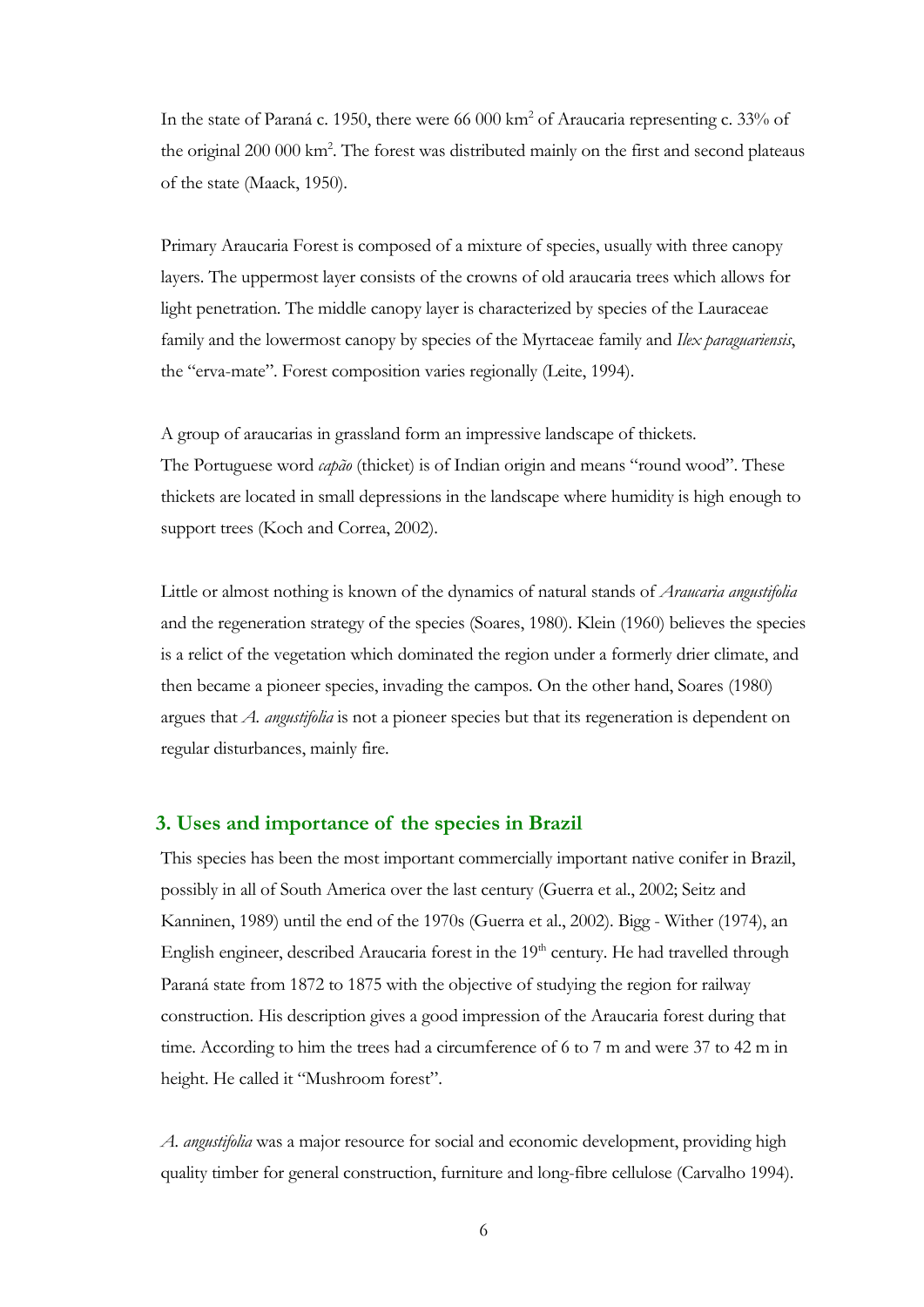The araucaria buds are used in popular medicine (Marquesini, 1995). The araucaria seeds, known as *pinhão*, are also consumed as food. The forest thus provides a source of wood, medicinal leaves, food and different fruits.

Native Araucaria Forest was the most heavily exploited forest type in Brazil, according to the RADAMBRASIL project. In a study of the Contestado region (southwest of Paraná and north of Santa Catarina state) timber density in some forest relicts was found to be as high as 516 m<sup>3</sup> of wood per hectare of which 428 m<sup>3</sup> ha was from *Araucaria angustifolia* alone (Thome, 1995). According to the same writer it is unusual to find such productive forest even in comparison with the typical  $215 \text{ m}^3$  ha found in Amazonian forest. The other species of economic importance in Araucaria Forest is erva-mate (*Ilex paraguariensis*). The use of its leaves for tea is very important, even today (Wachowicz, 2001).

#### **3.1 Logging Araucaria resources in southwest Paraná state**

In the second half of the 19th century, the continental lands in the south began to be gradually colonised by European settlers (Koch and Correa, 2002). The native peoples (Indians) were excluded from their land and timber was logged for the construction of settlements.

The sovereignty of southwest Paraná remained contested between the Portuguese and Spanish during the colonization. Subsequently the region became part of Brazil which had a primary interest in the region for cattle ranching. Cattle rearing became the most important economic activity of that time. Thus exploitation opened new areas for "shifting" agriculture. The colonists did not use the tree, but burnt the forest to open the lands for agriculture.

The early settlers therefore, were essentially cattle farmers who preferentially selected natural grassland rather than forest for settlement. Penetration of the Araucaria Forest was not significant until 1918 when the colony of *Colonia Bom Retiro* was established (Voltolini, 2000).

The establishment of companies in southwest Paraná was another major factor that contributed to the destruction of the State's forest. Between 1918 and 1920 the state government encouraged the southwest colonization because of American interest in

7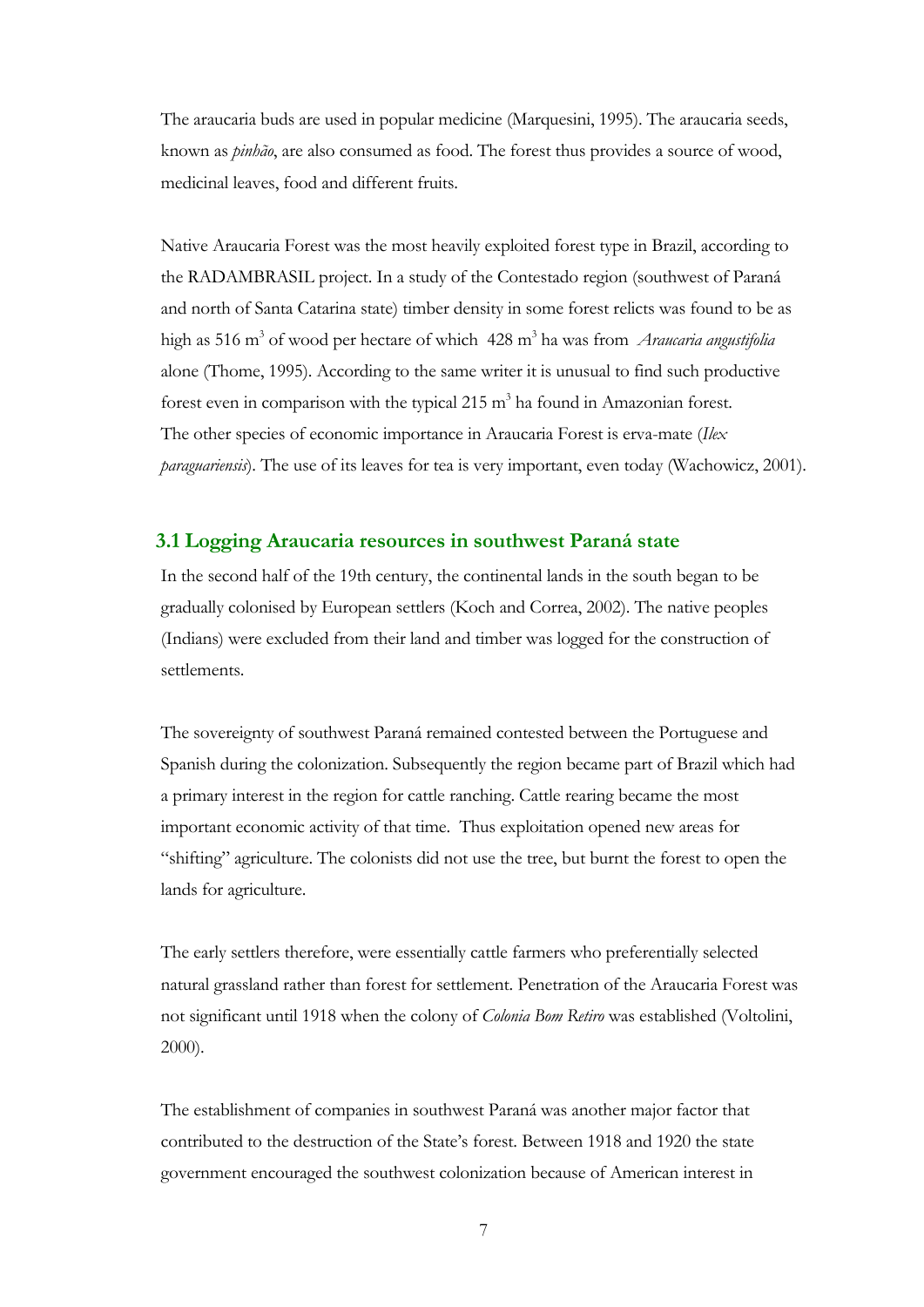building the Brasil Railway between São Paulo and Rio Grande do Sul. This contributed towards the onset of the Contestado civil war between the colonists and the Railroad company because the government appeared to benefit the lumber companies at the expense of the farmer settlers. (Wachowicz, 2001).

The forest was always a big problem for local people, because they saw it as an obstacle to cultivation (Voltolini, 2000). Until the 1930s this situation did not change; the forest continued to be an obstacle for farmers and explorers. As clearance began, settlements were established and houses, furniture and fences were produced using Araucaria.

After the start of the First World War in 1914, the araucaria wood industry grew and exports were stimulated as a result of the collapse of the global timber market and the strategic need for timber. By 1920 the lumber companies in Paraná state supplied markets in São Paulo, Rio de Janeiro and Buenos Aires. As transportation improved with the development of a railroad connection between São Paulo and Rio Grande do Sul, logging of Araucaria forest became the major economic activity in Paraná. This is referred to as the 'Paraná pines' economic cycle (Koch and Correa, 2002).

After 1945 post-war European colonization changed as Italian and Polish migrants settled in the southwest of Paraná. Rural villages became established, coinciding with rapid urban expansion (Voltolini, 2000). In thirty years, from 1945 to 1975, 3.3 million Araucaria trees were removed, i.e. 23 million cubic meters of wood. The wood companies sold to rest of the country and abroad.

The geographer R. Maack (1939) stated: "What the men in Paraná did by felling and burning the woods is indescribable. In no other country in the world, woods are as ruthlessly destroyed as here; and huge wooded areas that in 1926 impressed me so such for their primitive grandiosity, in 1930 were just thickets" (Koch and Correa, 2002). In 1926 a journalist and historian, Romário Martins, suggested that a law should be passed to protect the Araucaria forest in Paraná state with the creation of conservation areas. This proposal was visionary for the time (Koch and Correa, 2002).

Today, *A. angustifolia* is on the list of Brazilian flora threatened with extinction and listed in the IUCN Red Data Book as vulnerable. The State of Parana covers 19.5 million hectares, representing 2.3% of the country of Brazil. Eight-two percent of its population of 9.5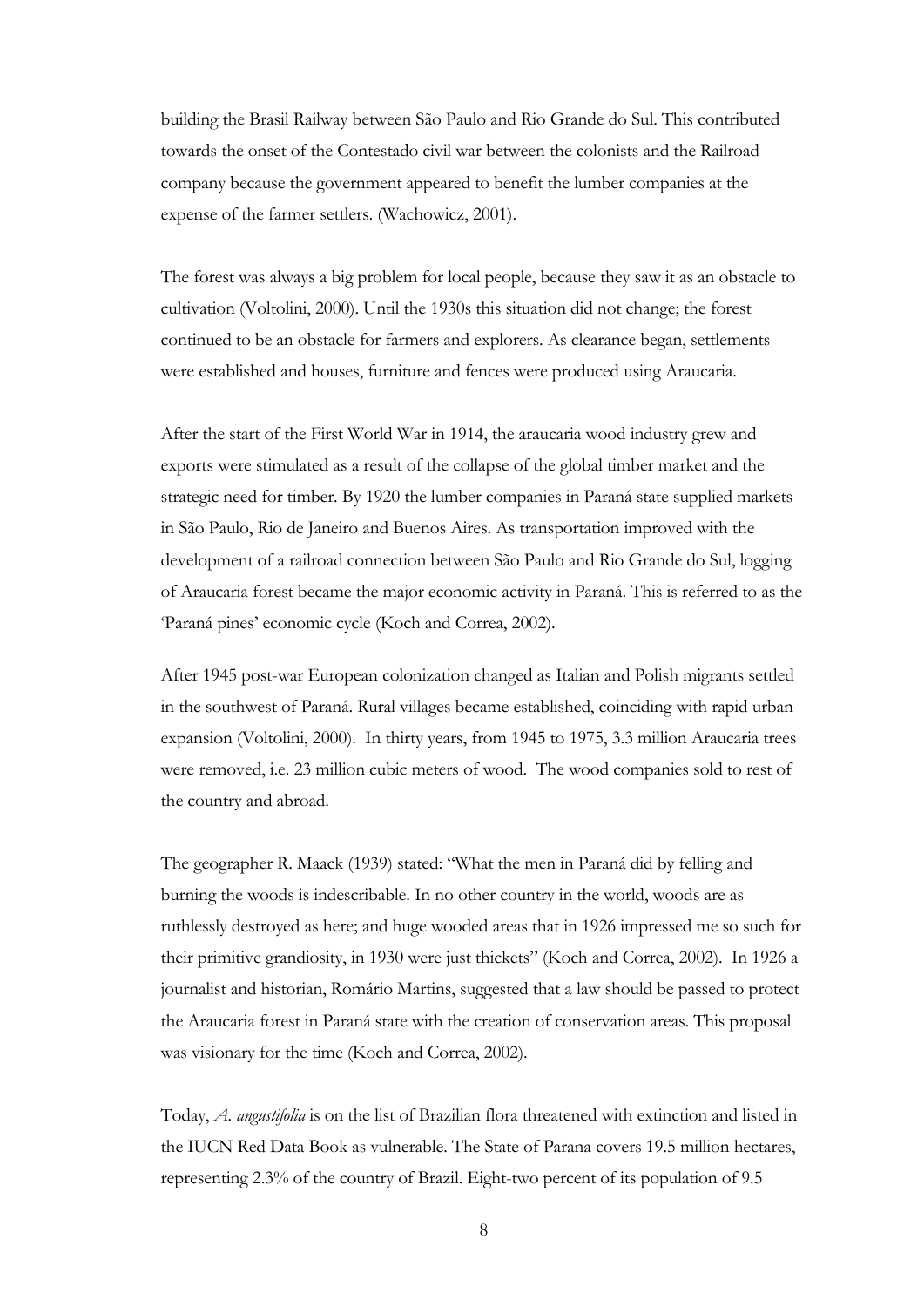million people reside in urban areas. Paraná State's agricultural production is the highest in Brazil, representing 23% of agricultural production of the country.

| Year | Araucaria forest (ha) | <b>Remaining of forest</b><br>$\binom{0}{0}$ | Forest cover in the<br>state $(\%)$ |
|------|-----------------------|----------------------------------------------|-------------------------------------|
| 1890 | 7.378.000             | 100                                          | 36,9                                |
| 1930 | 3.958.000             | 53,60                                        | 19,8                                |
| 1937 | 3.455.000             | 46,8                                         | 17,3                                |
| 1950 | 2.522.400             | 34,2                                         | 12,6                                |
| 1955 | 2.203.200             | 29,9                                         | 11,0                                |
| 1960 | 2.043.200             | 27,7                                         | 10,2                                |
| 1963 | 1.567.700             | 21,2                                         | 7,8                                 |
| 1965 | 1.593.200             | 21,6                                         | 8,0                                 |
| 1973 | 433.500               | 5,9                                          | 2,2                                 |
| 1974 | 316.620               | 4,3                                          | 1,6                                 |
| 1977 | 151.620               | 2,1                                          | 0,8                                 |
| 1984 | 269.631               | 3,7                                          | 1,3                                 |

**Table 1:** Evolution of forest cover in the state of Paraná

Adapted from (Castella and Britez, 2004)

Between 1960 to 1970 an estimated 240 000 hectares of forest were felled every year in Paraná, for the purpose of expanding the agriculture frontier in the west of state (Gubert Filho, 1990). A brief history of Araucaria logging in the state of Paraná is given in **Table 1***.*

The data in table 1 were obtained from the results of different projects, carried out with different technologies, so it is difficult to compare the relative numbers directly. However, the data clearly reflect the massive logging of this forest ecosystem (Castella and Britez, 2004).

Since the start of commercial exploitation, the practices adopted to harvest Araucaria were not inspired by a philosophy of sustainable use. Surveys of secondary araucaria forests harvested more than 50 years ago (Bittencourt et al., 2005), showed that the numbers of juvenile and adult araucaria trees that were expected to have originated from natural regeneration were not found. Only when weeds were controlled and when the light needed for regeneration was manipulated by silvicultural treatments did new trees do well. In 1993 the Brazilian government introduced new legislation (*Decreto-lei* no 750) that established rules for the sustainable management of Araucaria forests. According to the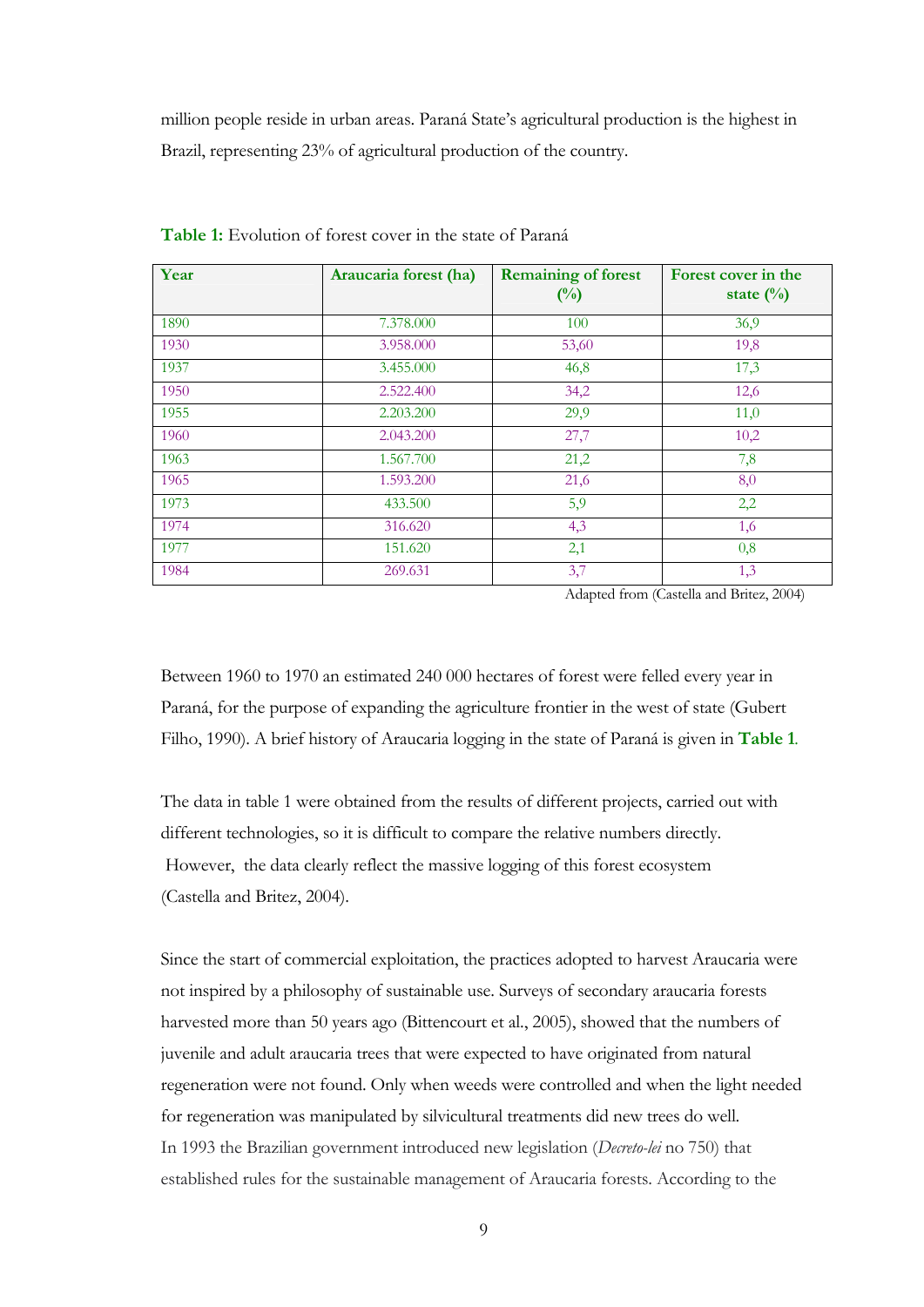rules adopted in Paraná State, only trees with more than 40 cm dbh (diameter at breast height) could be logged and at least ten mother-trees in this diameter class per hectare had to be left unlogged.

Araucaria harvesting was prohibited by law in 2001 when surveys showed that less than 3% of the original Araucaria forest cover remained as fragmented forest land (FUPEF, 2002); (Castella and Britez, 2004).

The transformation of most Araucaria native forests into pasture and arable land caused the extinction of many natural populations. Before the adoption of sustainable management regimes, the dysgenic selection that had occurred in exploited populations contributed to reducing their genetic variability to levels now low enough to compromise their use for conservation and breeding purposes (Bittencourt et al., 2005). As a result, restoration, conservation and breeding program are urgently needed and should be based on an understanding of the genetic structure of the remaining populations.

Awareness is growing in Brazil that *Araucaria angustifolia* is vulnerable. While not yet under threat of extinction, several geographic populations have already been lost. Many areas once occupied by araucaria are now used for cattle grazing or for plantations of fastgrowing exotic trees. Reforestation programs have thus far been limited both in number and in success, and this may be related to the limited information on many important ecological and physiological features of the species (Bittencourt et al., 2005). No restoration plan has been implemented or developed.

The Brazilian government is now promoting several initiatives to protect araucaria genetic resources. For example, the law prohibits harvesting of naturally regenerated araucaria trees (PN-COMANA 278, July 18, 2001). More recently, the federal government selected five regions in Paraná State where genetic conservation of araucaria forests is a priority (PN MMA 507, December 20, 2002). Under this legislation, araucaria or other native species must be used in any expansion of forest plantation. However, financial constraints have limited the Brazilian government's ability to buy properties in order to establish conservation units like National Parks or Reserves.

The government of Paraná State has been involved in this effort through the establishment of 'biodiversity corridors' by state agencies. This is a multi-institutional initiative. It aims to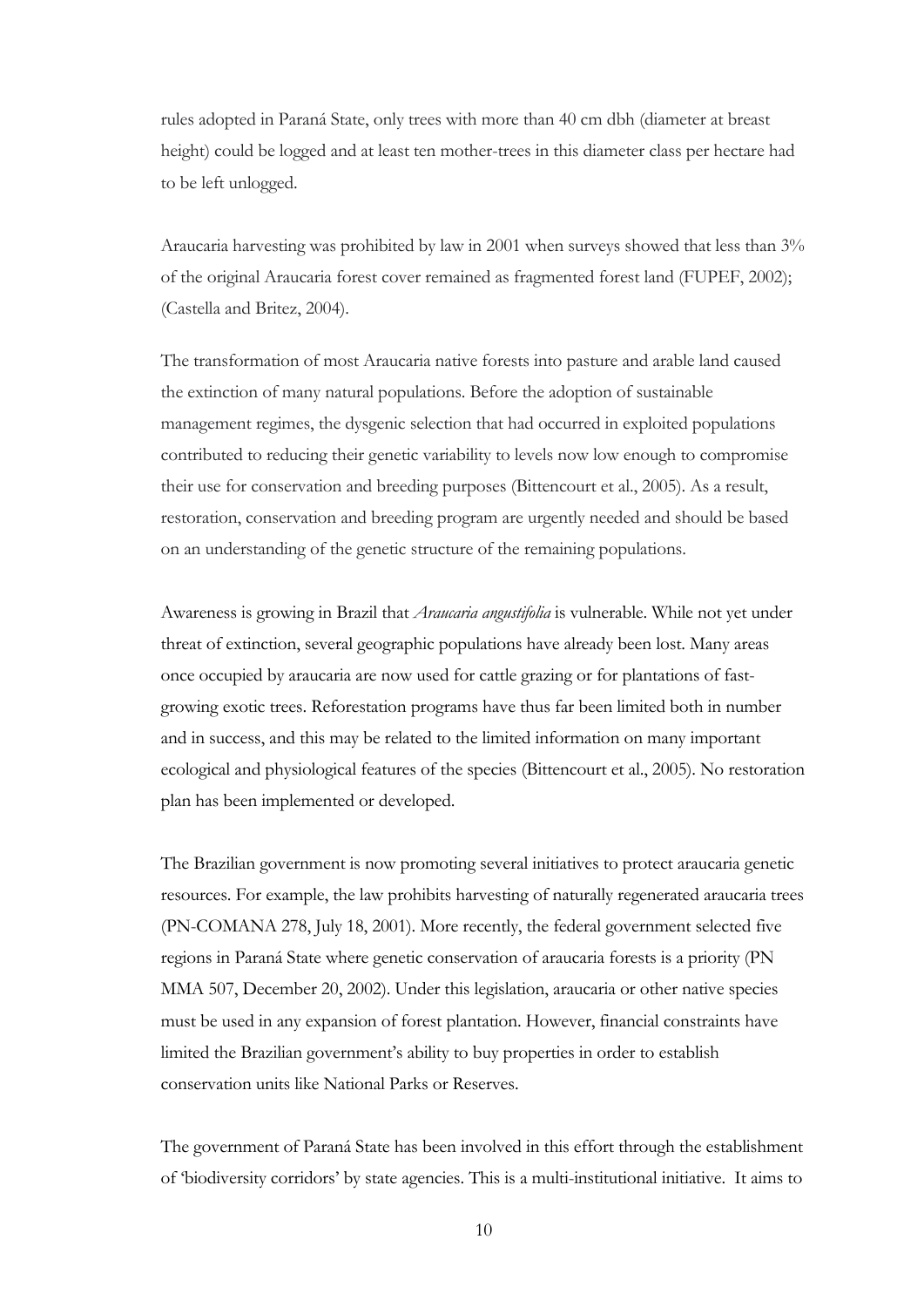increase connectivity between the araucaria forest fragments which are of interest for genetic conservation. This project is supported by, the Critical Ecosystem Partnership Fund (CEPF); Conservation International (CI); the Global Environment Facility (GEF); the Government of Japan; the MacArthur Foundation and the World Bank. The project is part of a program designed to safeguard the world's threatened biodiversity hotspots in developing countries.

### **3.2 The future**

The current, poor condition of natural Araucaria forest in Brazil is a consequence of the lack of an effective management plan for native forests that combines ecological, genetic, social and economic factors. At the moment arable crops, especially soya bean and corn, and forest plantations of exotic species are seen to be more profitable (Bittencourt et al., 2005).

Scientific knowledge obtained from studying the genetic diversity found in remaining araucaria populations(Bittencourt et al., 2005) is important for effective restoration plans:

- 1) Establishment of new araucaria plantations combined with collecting non-timber forest products (NTFP) by farmers and private forestry companies in remnant Araucaria forest. This option will require genetically improved seeds and efficient agrosilvicultural techniques to increase the profitability of the araucaria plantations.
- 2) Government or private initiatives to establish in situ and ex situ conservation programs for araucaria. These initiatives will require substantial financial resources in order to purchase, establish and maintain conservation areas. The creation of Private Nature Protected Reserves (RPPN) in araucaria forest areas, mainly by volunteer landowners, can lead to successful outcomes. However, local stakeholders would like to see the responsibility for this undertaking shared by local government with incentives and subsidies. Local landowners have expressed the opinion that the government should either buy the land to establish 'conservation areas' or it should provide subsidies to local stakeholders to maintain the current araucaria forest cover intact until scientifically-based, sustainable forest management practices are defined and adopted. This position has led to delays and so several araucaria forest fragments, extremely valuable for the conservation of the species genetic resources, have yet to be protected.

11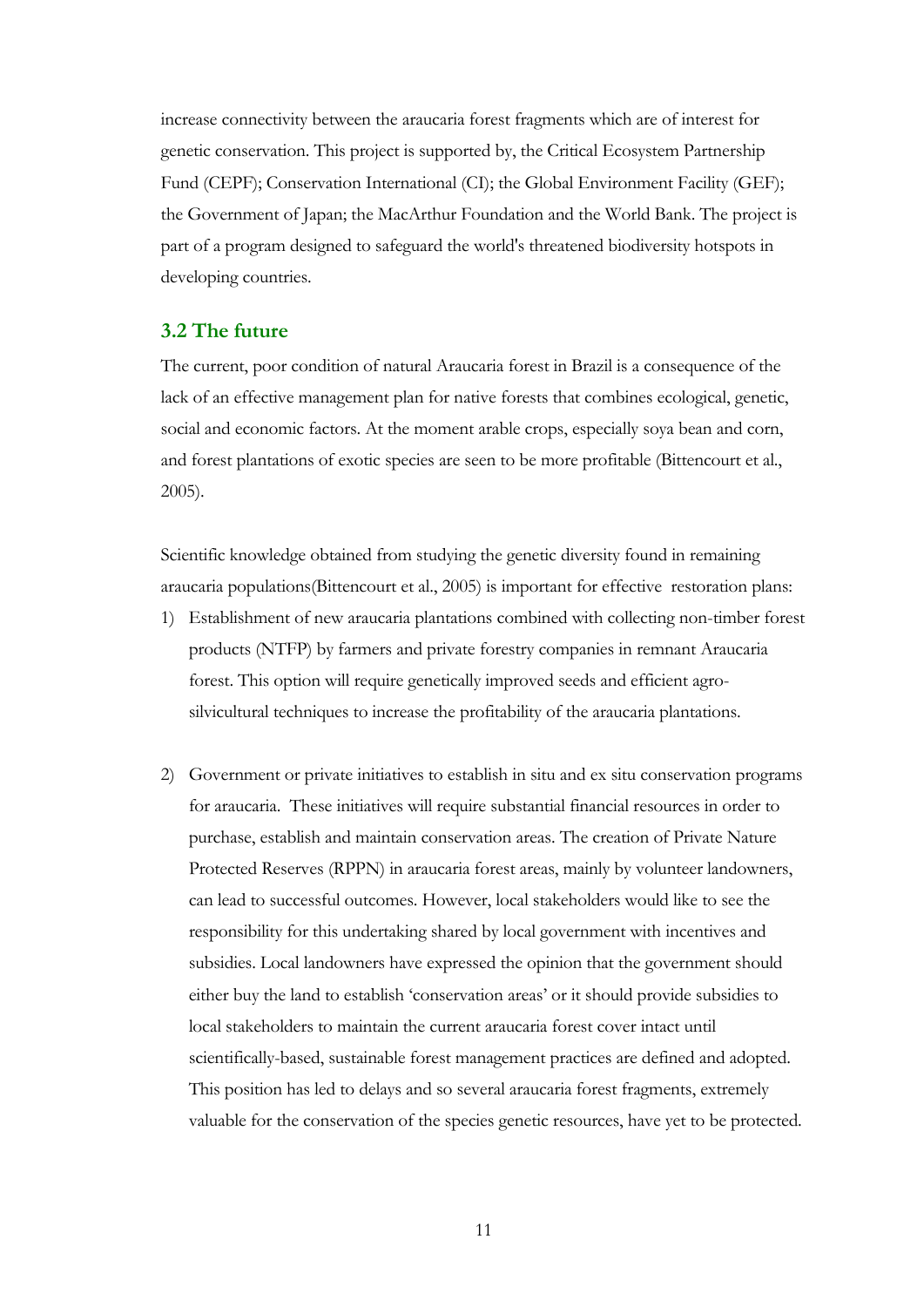There is yet another management approach for Araucaria forests that could be considered (Bittencourt et al., 2005). It involves the cultural landscape-based system for natural resource management used by small farmers in the Paraná forest, called *faxinal* (Box 1). Historically, the Paraná countryside was organized into communities that kept agricultural land for individual use and forest land for common use.

The system is still practiced in some parts of Paraná State (Bittencourt and Higa, 2004). Nevertheless, while many of the existing araucaria forest fragments are found within these communal land management units, the system is not now sustainable for the species in the long run because the forest is being used for grazing and this adversely affects natural regeneration of araucaria trees. With modifications to the traditional faxinal system, the long term conservation and sustainable use of araucaria would stand a good chance of success.

**Box 1.** Faxinal: a traditional agroforestry system in the Brazilian *Araucaria angustifolia*  forest region (Bittencourt et al., 2005)

Some rural communities in Paraná State (Brazil) still practice a traditional agroforestry system called faxinal. Immigrants introduced it in the 19<sup>th</sup> century. In this system, the community uses forestland for timber and non-timber forest products (NTFP), and for grazing for domesticated animals (mainly cattle, horses and pigs). The system is designed around collective use of land for animal production and is associated with low extraction of forest products, and a regular inflow of income to the communities is thus procured. Non-timber tree species like *Ilex paraguariensis*, whose leaves are used to make a tea called '*erva-mate*', play an important role in the system. *I. paraguariensis* occurs naturally in araucaria forests and its survival is dependent on their conservation.

Individual families in faxinal communities cultivate annual crops such as maize, black beans and cassava outside the native forest land, which is fenced in order to keep the animals inside and away from the cultivated areas. Some medicinal plants are grown in home gardens.

The faxinal system has contributed to the conservation of many of the remaining araucaria forests. Despite their ecological, social and cultural advantages, there are fewer and fewer faxinais today, mostly because traditional practices make it hard for them to compete with higher tech farming systems found in neighbouring areas. While the faxinal is a subsistence system with much lower agricultural and livestock production than modern farms, improvements in communal natural resource management could help the smallholder families remain on their traditional lands, improve their living conditions, and secure at the same time the conservation of the remnant natural araucaria forests.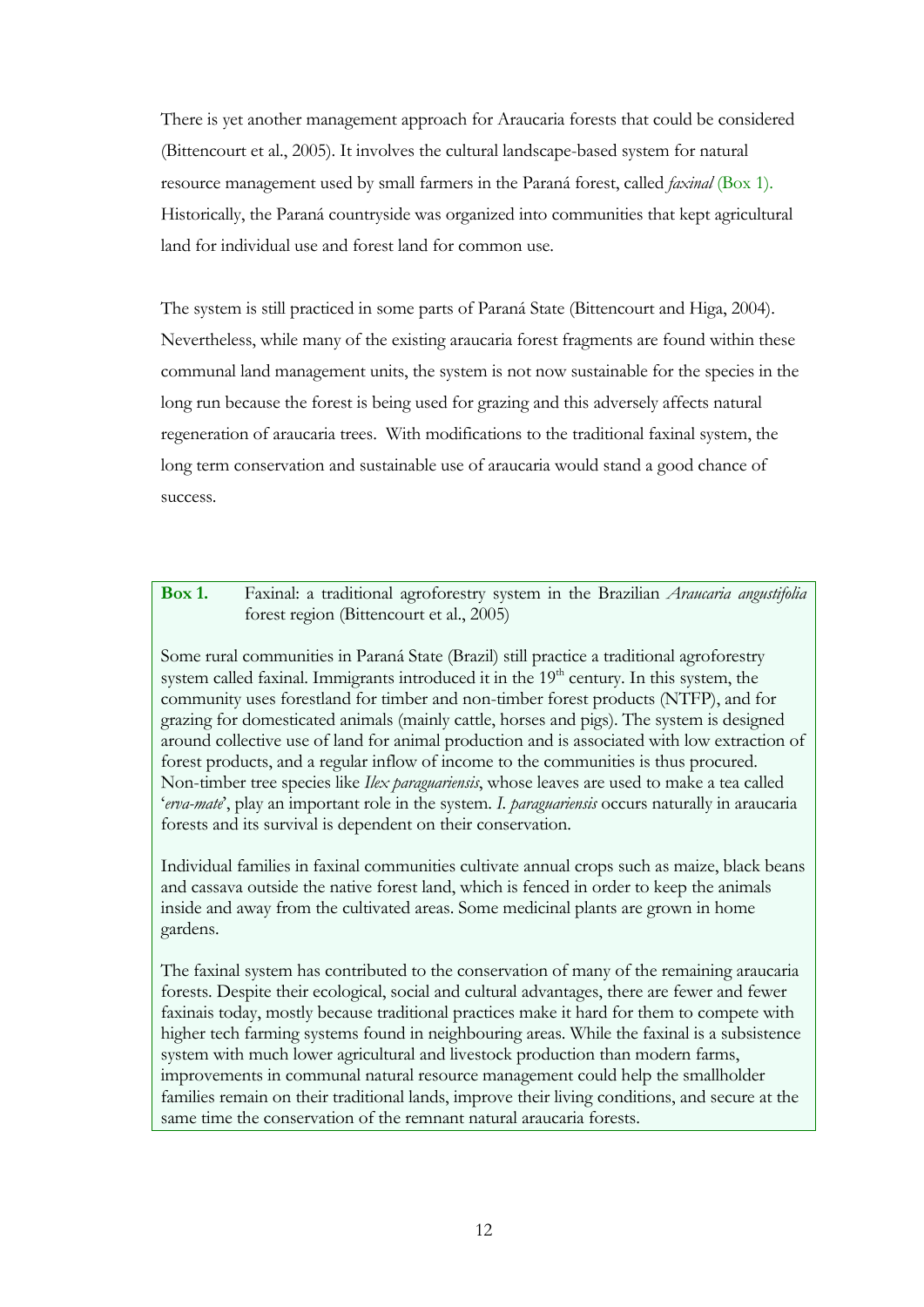The need for genetic conservation of araucaria forests has been recognized in Brazil since early in the last century. However, few government initiatives were undertaken to establish conservation areas (National Parks or Reserves) in the natural habitat of araucaria, though some plantation field trials occurred between the 1950s and the 1980s. Up until 1979, only about 90 000 ha of plantations had been established in Brazil (Shimizu, 1980). The reasons for this modest interest in araucaria plantations are thought to be: a) a lack of knowledge about the most suitable abiotic factors (soil and climate) conditions for wood production, b) difficulties in obtaining seeds from selected sites, c) the unavailability of genetically improved seeds, d) the absence of specific silvicultural techniques, and e) the slow growth rate of the species when compared to *Pinus* or *Eucalyptus* species (Shimizu, 1980).

Araucaria forest management procedures adopted in Brazil during the 19th and 20th centuries allowed for the removal of trees with 40 cm dbh or greater. It was believed that the remnant trees would retain the genes of the population gene pool and would produce the seeds needed for natural regeneration. However, evaluation of this management approach by IBAMA showed that it produced rates of natural regeneration lower than expected. As a result, legislation was changed in 1990 (O.S. IBAMA-PR 024/90) whereby at least 35% of trees above 40 cm dbh were required to be left uncut. Nevertheless fragments of araucaria forest continued to be harvested until 2001 when a new law (PN CONAMA 278) was passed that prohibited harvesting araucaria trees from any natural population in Brazil. This law brought significant changes to araucaria forest management, with NTFP becoming the main alternative cash-generating option for araucaria forests. Extraction of NTFP required a different approach to forest management, with the participation of local people being seen as a key to establishing viable and useful management strategies.

## **4. Conclusion**

The combined threats of forest clearance for agriculture and the planting of exotic species, especially *Pinus spp.,* is leading to a continuing decline in the distribution and abundance of *A. angustifolia.* Whilst new laws are being drafted and implemented to protect the forest, a greater understanding of the genetic diversity and functional connectivity of the remaining fragments is required for the development of an effective conservation strategy. This is being achieved with a detailed analysis of the effects of land-use change on the genetic diversity of species and gene dispersal across the current landscape.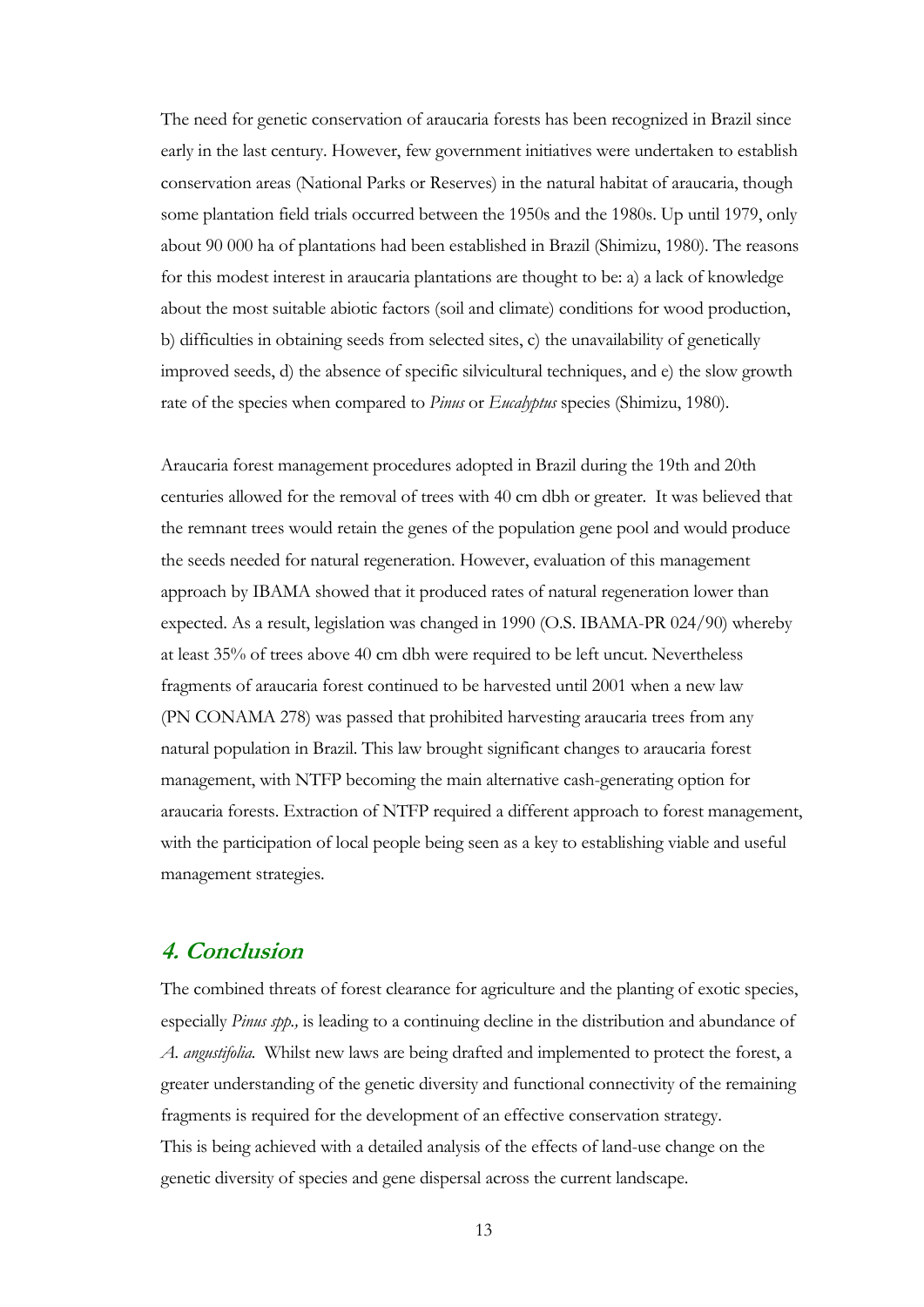#### **References:**

- Bandel, G. G., J.A.A, 1967, Proporção do sexo em Araucaria angustifolia, *in* S. e. S. Paulo, ed., São Paulo, p. 209-220.
- Bigg Wither, T., 1974, Novo caminho no Brasil Meridional: a Província do Paraná: Rio de Janeiro, Loje, 417 p.
- Bittencourt, J. V., and A. Higa., 2004, Final report of the IPGRI/BMZ-funded project, Conservation, Management and Sustainable Use of Forest Genetic Resources with Reference to Brazil and Argentina, Rome, Italy, International Plant Genetic Resources Institute
- Bittencourt, J. V. M., A. R. Higa, M. C. M. Mazza, P. M. Ruas, C. F. Ruas, M. Caccavari, and H. Fassola, 2005, Conservation, management and sustainable use of *Araucaria angustifolia* genetic resources in Brazil, *in* B. Vinceti, W. Amaral, and B. Meilleur, eds., Challenges in managing forest genetic resource for livelihoods: examples from Argentina and Brazil: Rome, Italy, International Plant Genetic
- Resources Institute, p. 133-148.
- Carvalho, P. E. R., 1994, Espécies Florestais Brasileiras: Recomendações Sílviculturais, Potencialidades e Uso oa Madeira.: Colombo, EMBRAPA-CNPF.
- Castella, P. R., and R. M. Britez, 2004, A Floresta com Araucária no Paraná: conservação diagnóstico dos remanescentes florestais/FUPEF/PROBIO: Brasília, Ministério do Meio Ambiente, 236 p.
- Dallimore, W., and A. Bruce Jackson, 1948, A handbook of conifererae: London, Edward Arnold & Co., 682 p.
- Dean, W., 1996, A Ferro e Fogo: a Historia da Devastacao da Mata Atlantica: Sao Paulo, Companhia das Letras, 484 p.
- Einig, W. M., A.; Hamp, R., 1999, Growth rate, photosynthetic activity, and leaf development of Brazil pine seedlings (Araucaria angustifolia [Bert.] O.Bert.): Plant Ecology, v. 143, p. 23-28.
- FUPEF, F. D. P. F. D. P., 2002, Projeto de Conservação e Utilização Sustentável da Diversidade Biológica - PROBIO, subprojeto Conservação do Bioma Floresta com Araucária, Curitiba, p. 438.
- Gubert Filho, F., 1990, O desfloramento do estado do Paraná em um século, Curitiba, p. 8.
- Guerra, M. P., V. Silveira, M. S. d. Reis, and L. Schneider, 2002, Exploração, manejo e conservação da Araucária (Araucaria angustifolia Bert.), *in* L. L. Simões, and C. F. Lino, eds., SUSTENTÁVEL MATA ATLANTICA: a exploração de seus recursos florestais: São Paulo, Editora Senac, p. 85-101.
- Hill, R. R., 1995, Conifer Origin, Evolution and Diversification in Southern Hemisphere, *in* R. S. Enright N. J.; Hill, ed., Ecology of the southern conifers: Victoria, Melbourne University Press, p. 10-29.
- Inoue, M. T., F. Galvão, and D. V. Torres, 1979, Estudo ecofisiológico sobre Araucaria angustifolia (Bert.) O.Ktze.: Fotossíntese em dependencia da intensidade luminosa: Floresta, v. 11, p. 7-11.
- Kageyama, P. Y., and W. S. Jacob, 1980, Variação genética entre e dentro de populações de Araucaria angustifolia (Bert.) O. Ktze: MEETING ON FORESTRY PROBLEMS OF THE GENUS ARAUCARIA, p. 83-86.
- Kershaw, P. a. B. W., 2001, The southern conifer family Araucariaceae: history, status, and value for paleoenvironmental reconstruction: Annual Review of Ecology and Systematics, v. 32, p. 397-414.
- Klein, R. M., 1960, O aspecto dinamico do Pinheiro do parana: Sellowia, v. 12, p. 17-44.
- Klein, R. M., and R. Reitz, 1966, Araucariaceas: Itajai, Herbario Barbosa Rodrigues, 62 p.
- Koch, Z., and M. C. Correa, 2002, Araucaria: a floresta do Brasil Meridional: Curitiba, Olhar brasileiro, 145 p.
- Leite, P. F., 1994, As differentes unidades fitoecológicas da região sul do Brasil: proposta de classificação: Curitiba, 137 p.